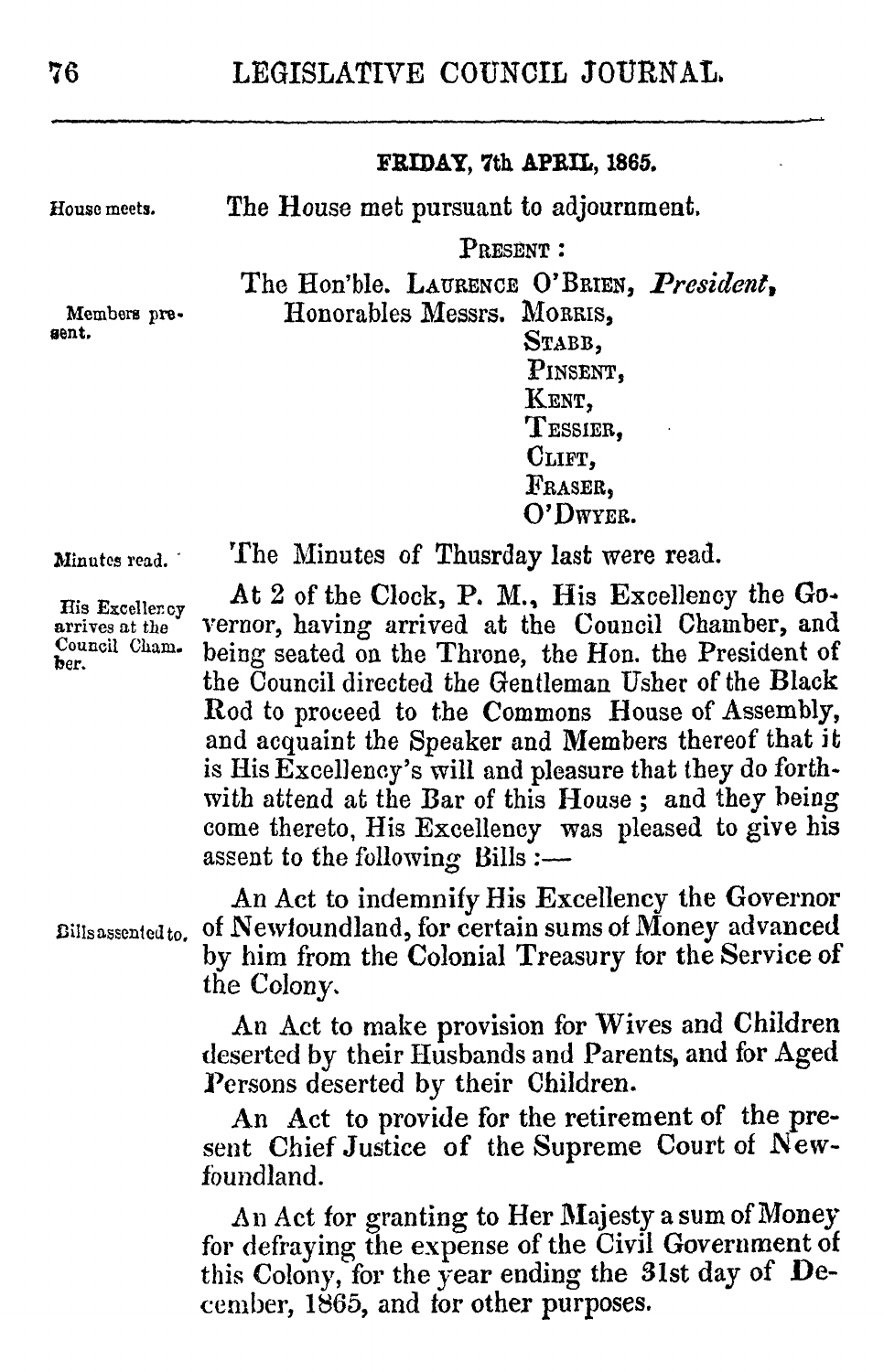An Act to regulate the Inland Posts of this Colony. Bills assented.)

An Act to regulate the Office and Dutiss of Coroners.

An Act to make provision for the recovery of Penalties becoming due upon the forfeiture of certain Recognizances.

An Act to continue an Act passed in the 27th year of the Reign of Her present Majesty, entitled "An Act for establishing the Standard weight of Grain and Pulse, and to regulate the sale of Bread, Coals, other articles."

An Act for granting to Her Majesty certain Duties on Goods, Wares, and Merchandize, imported into this Colony and its Dependencies.

An Act to enable Courts of Law to give relief against adverse Claims made upon persons havingno interest in the subject of such Claims.

An Act to continue an Act passed in the 24th and 25th years of the Reign of Her present Majesty, entitled " An Act to provide for the Organization of a Volunteer Force for the protection of Newfoundland."

An Act to provide for the erection of Bridges across Colinet and Rocky Rivers, on the main line of Road from St. John's to Placentia.

An Act to provide for the Registration of Birthr, Marriages, and Deaths, in this Colony and its Dependencies.

An Act for the erection of a Light-house in the District of Burgeo and LaPoile, on the coast of this Island.

An Act to continue the Punishment of Banishment in certain cases.

An Act to regulate the making and repairing of Roads, Streets and Bridges, within this Colony.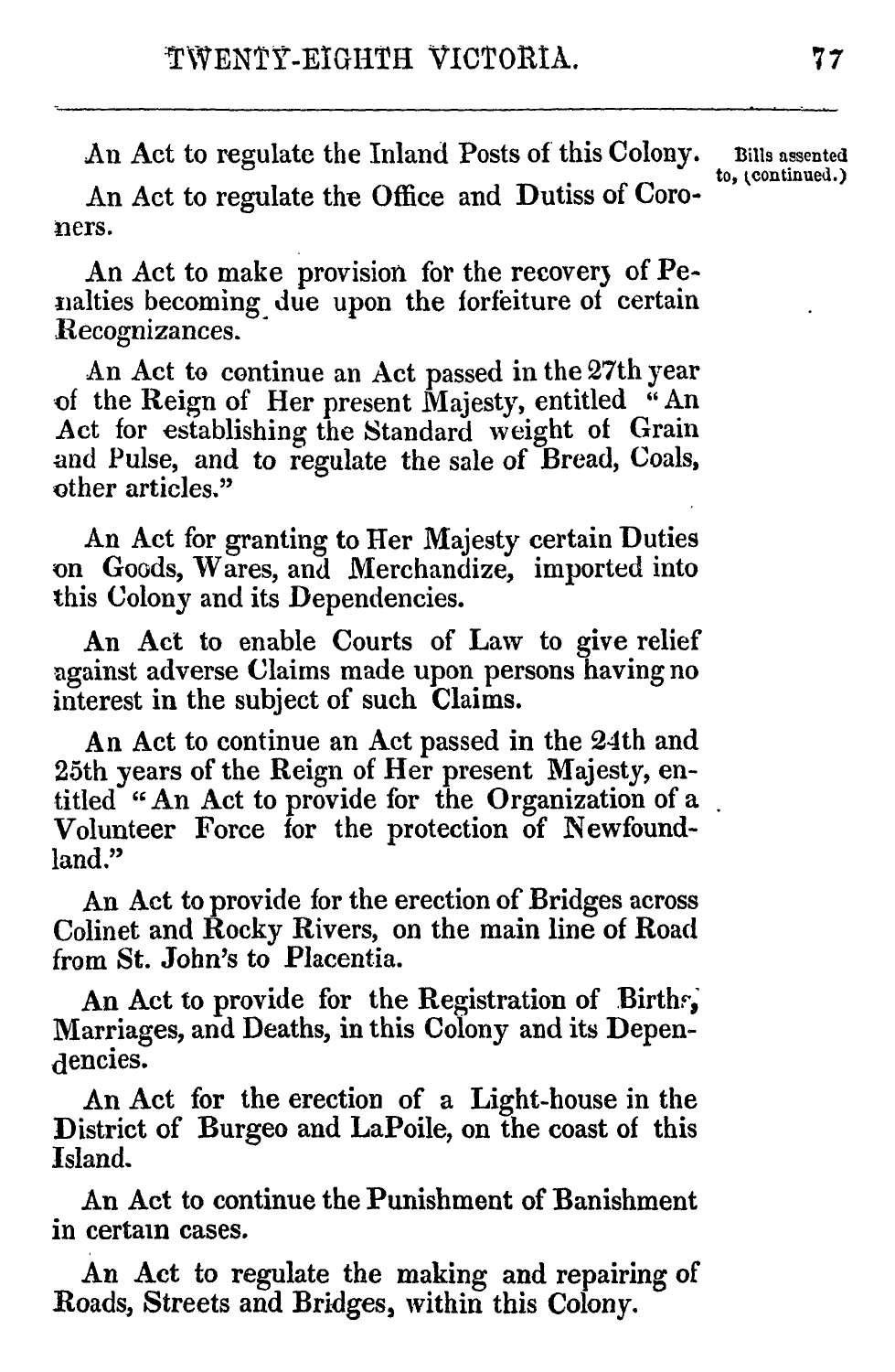Bills assented An Act to make further provision against the destruction of Sheep and Cattle, and injuries to the Person, **by** *Dogs.*

> An Act to amend an Act passed in the 27th year of the Reign of ler *present* Majesty, entitled **"An** Act to improve and simplify the Practice on the Common Law Side of the Supreme and Central Circuit Courts, and to consolidate the Laws respecting the same."

> An Act to Consolidate part of the Floating Debt of the Colony.

> An .Act for Granting to Her Majesty a sum of Money for the making and repairing of Roads, Streets and Bridges in this Colony."

> An Act to provide for the. Contingent Expenses of the Legislature.

> After which His Excellency was pleased to deliver the following gracious

### **SPEECH.**

*1r. President, and Honorable Gentlemen of the* Speech. **Council**:

> *Mr. Speaker and Gentlemen of the Honorable House of Assembly :*

> The period has arrived at which I may with propriety relieve you from further Legislative occupation, and enable you to return to your personal duties and business, which, in their diligent fulfilment, are not less important than your Sessional laborsto the general welfare of the community of which you are members.

> I have been acquainted with the Resolution passed by the Honorable House of Assembly on the subject of the proposed Confederation oftheBritish North American Colonies, to the effect that for the reasons set forth, the House deems it desirable to submit the question to the consideration of the people before the decision **of**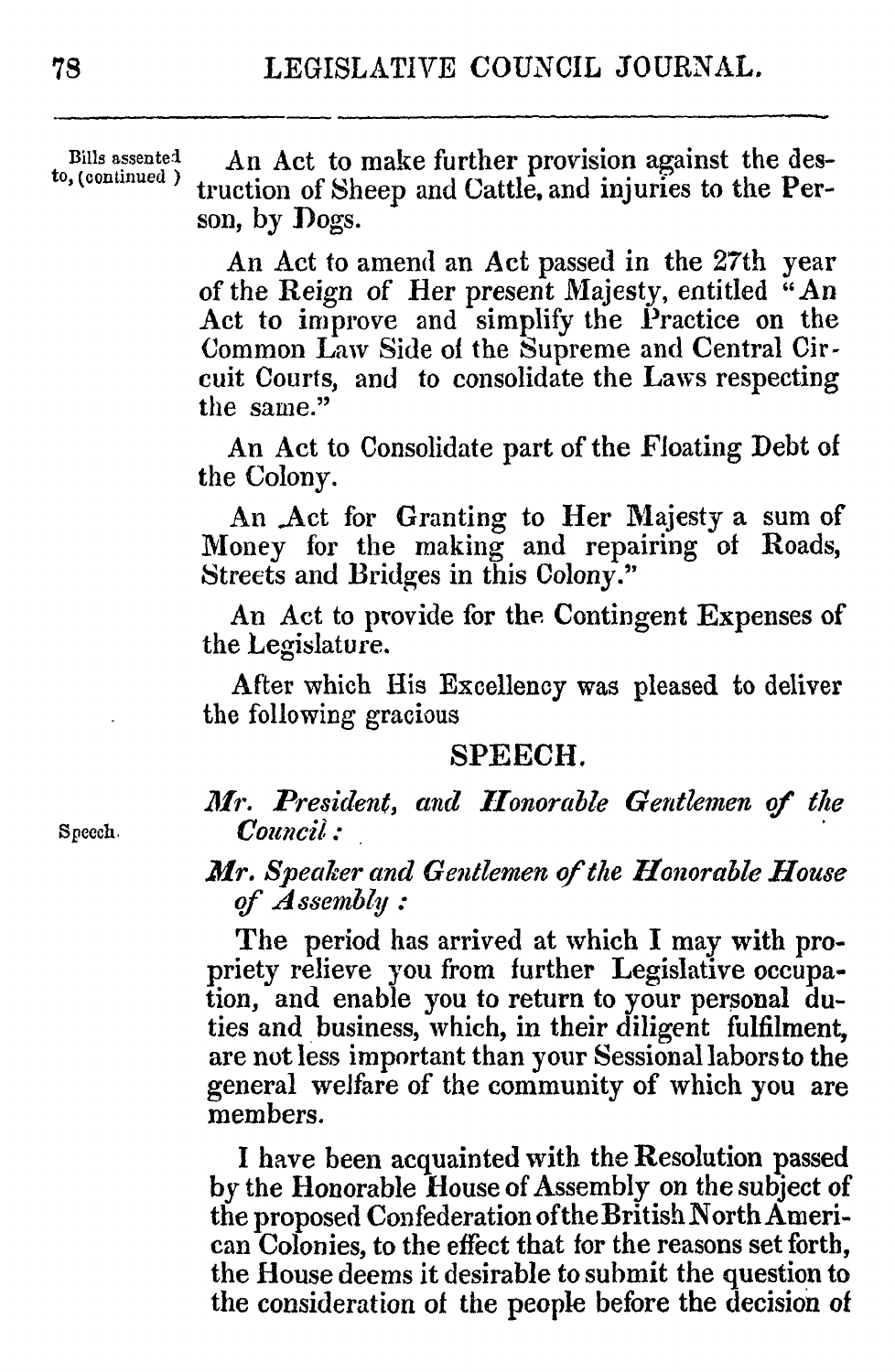the Legislature is taken upon it; and that for this  $\frac{\text{Spec} \, \text{Spec} \, \text{(con-} \, \text{Spec} \, \text{Spec} \, \text{Spec} \, \text{Spec} \, \text{Spec} \, \text{Spec} \, \text{Spec} \, \text{Spec} \, \text{Spec} \, \text{Spec} \, \text{Spec} \, \text{Spec} \, \text{Spec} \, \text{Spec} \, \text{Spec} \, \text{Spec} \, \text{Spec} \, \text{Spec} \, \text{Spec} \, \text{Spec} \, \text{Spec$ purpose final determination upon this important subject should be deferred until the next meeting of the Legislative bodies.

Under other circumstances I might perhaps have viewed with regret any delay in dealing with a subject on which Her Majesty's Imperial Government have exhibited so warm and generous an interest. But as it is almost certain that some of the other Colonies con-<br>cerned in the proposed arrangement will not, during the Session of the present year, declare any definite judgment on that arrangement, and its immediate success when put into operation will much depend<br>upon the true spirit and intention of the suggested Confederation being comprehended and appreciated by the people whom it is designed to serve, I am not now disposed to dissent from the view which you have taken of the matter, or the course you have adopted.

Her Majesty's Government would not desire to force any important modification of the local constitution upon the acceptance of the people. of the Colony, against temperate and deliberate declaration of unwilliigness to receive it **;** and it is desirable that the community should fully understand the advantages of that to which their assent is sought. But the Nation has a right to expect the Colonies to accept, and does look to them to assume, their legitimate por-<br>tion of those charges and responsibilities which are the inevitable concomitants of self-government and free political institutions; and Her Majesty's Ministers justly regard with favour a project of Union which will mutually and materially strengthen each for sustaining the burden which must be borne **by** all.

I observe with much satisfaction the several important and valuable measures which you have adopted during the present Session. In some of them you have built solid foundations for future improvement in different departments of public affairs **;** and in others you have provided for immediate local re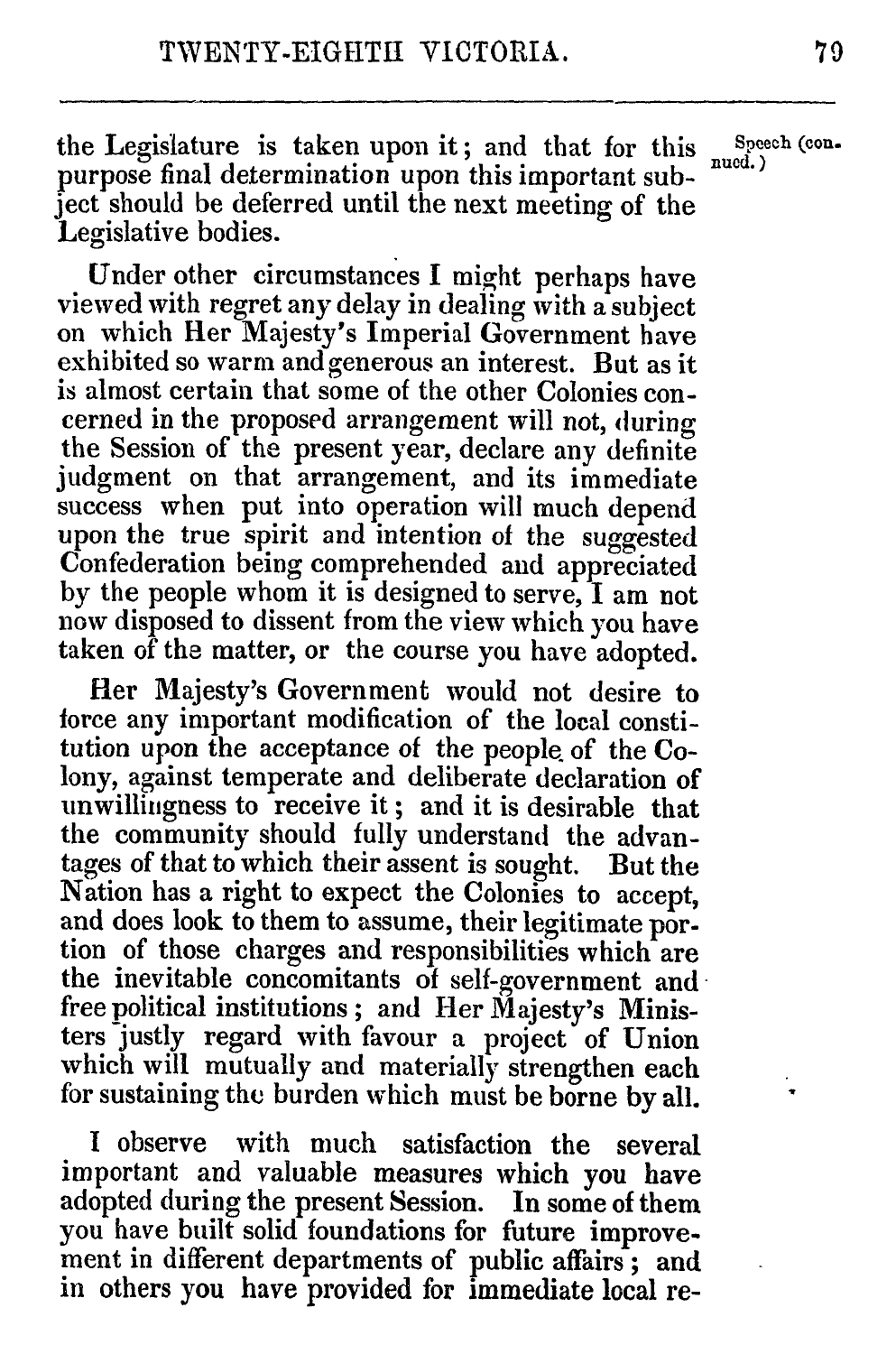$S_{\text{pred}}^{Specch}$  (con-quirements, such as the proposed Light-House at Burgeo and the Bridges over the Rocky River in Placentia Bay, which are in themselves elements of progress. **By** the Act for the Registration of Births and Deaths you will have, I hope, established the means of procuring statistical data of which the *Colony* has hitherto been utterly destitute, respecting the population and their sanitary and social condition, and of which the value will not perhaps be appreciated fully until the knowledge is acquired which can only be obtained from them.

> I trust at no distant period the wisdom will be obvious of the arendments which you have made in the previous system with regard to the repair and maintenance of highivays, **by** transferring to the Board of Works the superintendence and control of expenditure on the main postal routes. And **by** making permanent the legal provisions which are necessary for this branch of the public service, you have left only to be furnished annually the grant of money neces. sary to carry them out, which may simply form an item in the Bill of Supply.

> The amendments and continuance of the Volunteer Organization Act, and the encouragement which you have bestowed upon the establishment of local Protective Forces **by** the grant on account of Clothing to the existing Corps, will, I have no doubt, effect much towards the developement ot that patriotic spirit and self-reliant tone of feeling which commands respect for communities. You may depend upon my cordial solicitude, in my office as Commander-in-Chief, to use the powers and the means which you have placed at my disposal for the credit of the Colony, and in the manner best calculated to effect the improvement of the Corps.

# *Mr. Speaker and Gentlemen of the Honorable Houe of Jssembly :*

I readily acknowledge the enlightened liberality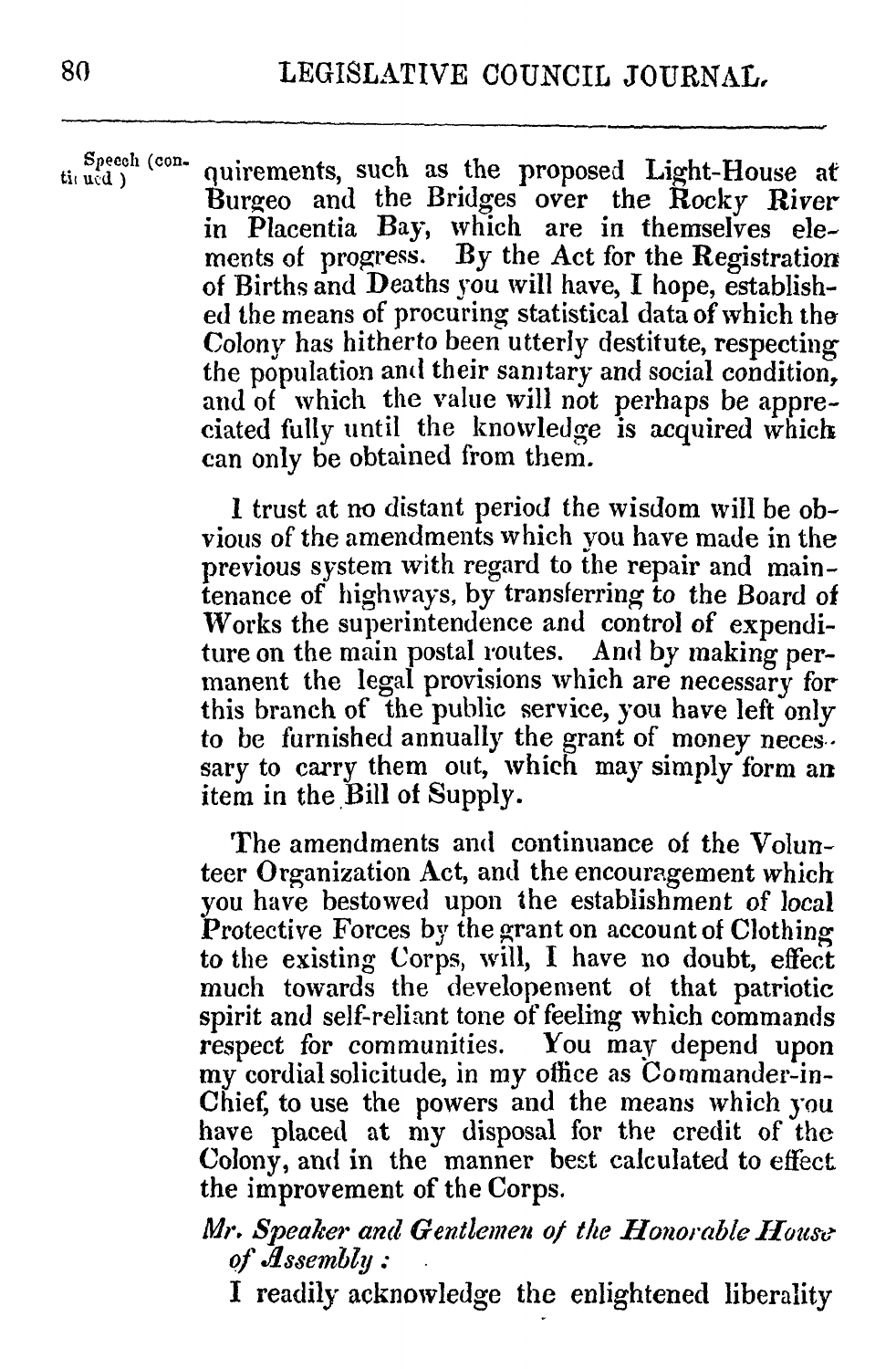with which you have granted not only the usual speech, (con. amounts for the ordinary public service, but, in ac- tinued) cordance with the suggestions containcd in my Speech when opening the present Session, have placed grants at the disposal of the Executive authority for the encouragement of the Bank Fisheries, the introduction of the culture of Flax, and for the compilation of the Local Laws. Guided **by** the counsel of my Constitutional advisers, you **may** rely upon my sedulous care being bestowed to ensure the judicious application **of** the funds so entrusted to the local Goverinment.

# *Mr. President and Honorable Gentlemen of the Coiuncil :*

# *1r. Speaker and Gentlemen of thte Honorable House of A ssemby :*

In compliance with an Address which I have received on the subject of the Saluon Fisheries, attention shall be given to enquiry respecting the best mode of proceeding for their protection, *with* the view of submitting a measure at the next Session of the Legislature, enbodying the provisions which may appear necessary.

Although the result of the Seal Fishery is not yet fully known, the success enjoyed **by** some vessels which have already returned justifies the belief that the conmunity may be congratulated upon at least a lairly profitable season in this branch of our local industry.

The mildness **of** the Winter and the apparent promise of a fine and early Spring, would seem to encourage hope for an equally successful Cod Fishery **;** and on separating now, I trust that I may be permitted to cherish the cheerful anticipation that when I again have the pleasure of meeting the Council and Assem**bly in** Session, it will be under circumstances more propitious than those which ushered in the present year.